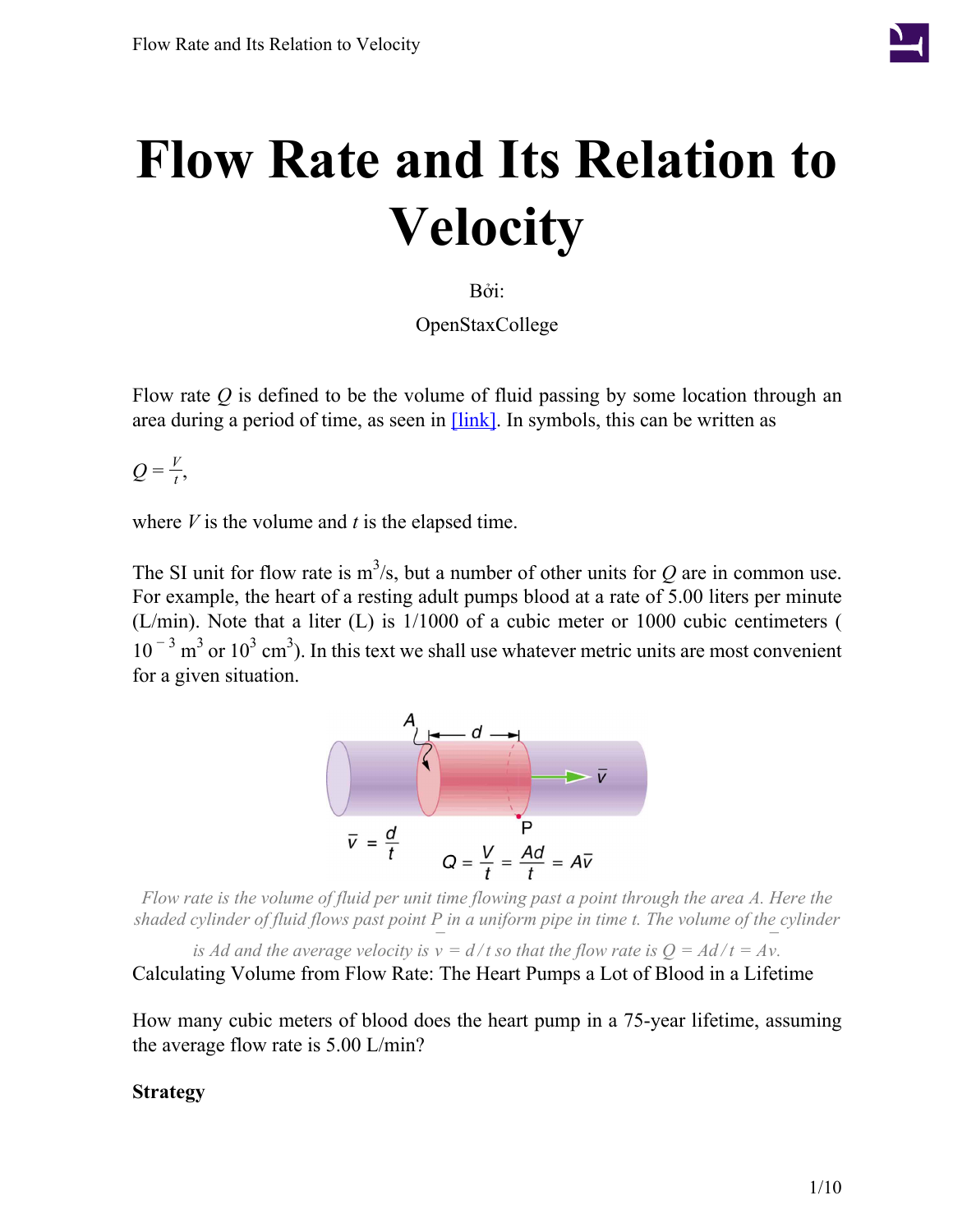Time and flow rate *Q* are given, and so the volume *V* can be calculated from the definition of flow rate.

### **Solution**

Solving  $Q = V/t$  for volume gives

$$
V = Qt.
$$

Substituting known values yields

$$
V = \left(\frac{5.00 \text{ L}}{1 \text{ min}}\right) (75 \text{ y}) \left(\frac{1 \text{ m}^3}{10^3 \text{ L}}\right) (5.26 \times 10^5 \frac{\text{min}}{\text{y}})
$$
  
= 2.0 \times 10^5 \text{ m}^3.

## **Discussion**

This amount is about 200,000 tons of blood. For comparison, this value is equivalent to about 200 times the volume of water contained in a 6-lane 50-m lap pool.

Flow rate and velocity are related, but quite different, physical quantities. To make the distinction clear, think about the flow rate of a river. The greater the velocity of the water, the greater the flow rate of the river. But flow rate also depends on the size of the river. A rapid mountain stream carries far less water than the Amazon River in Brazil,

for example. The precise relationship between flow rate Q and velocity  $\overline{v}$  is

$$
Q = AV,
$$

where *A* is the cross-sectional area and  $\overline{v}$  is the average velocity. This equation seems logical enough. The relationship tells us that flow rate is directly proportional to both the magnitude of the average velocity (hereafter referred to as the speed) and the size of a river, pipe, or other conduit. The larger the conduit, the greater its cross-sectional area. [\[link\]](#page-0-0) illustrates how this relationship is obtained. The shaded cylinder has a volume

$$
V = Ad,
$$

which flows past the point P in a time *t*. Dividing both sides of this relationship by *t* gives

$$
\frac{V}{t} = \frac{Ad}{t}.
$$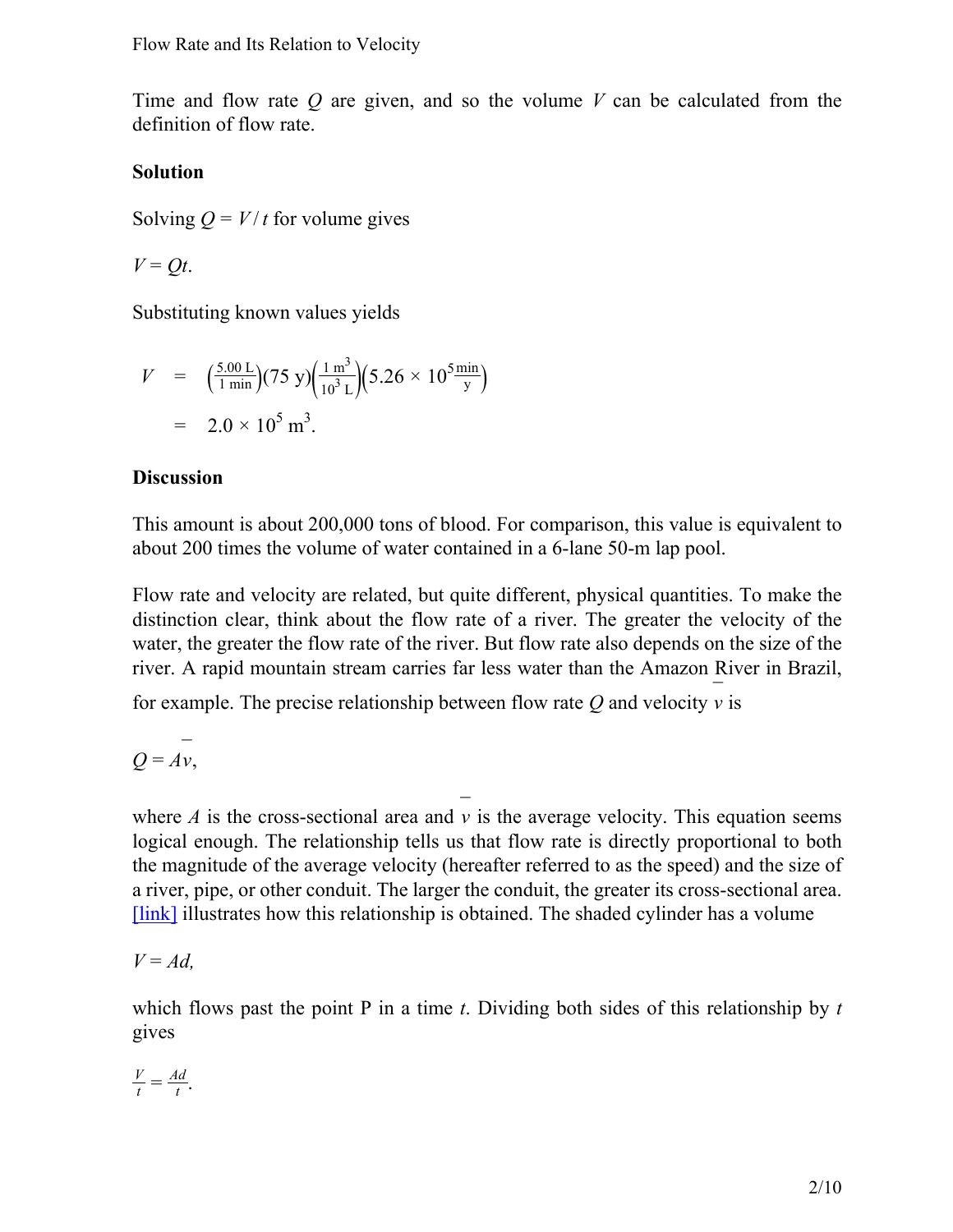We note that  $Q = V/t$  and the average speed is  $v = d/t$ . Thus the equation becomes  $Q = Av$ .

[\[link\]](#page-2-0) shows an incompressible fluid flowing along a pipe of decreasing radius. Because the fluid is incompressible, the same amount of fluid must flow past any point in the tube in a given time to ensure continuity of flow. In this case, because the cross-sectional area of the pipe decreases, the velocity must necessarily increase. This logic can be extended to say that the flow rate must be the same at all points along the pipe. In particular, for points 1 and 2,

$$
\begin{array}{c}\nQ_1 = Q_2 \\
- \\
A_1v_1 = A_2v_2\n\end{array}.
$$

This is called the equation of continuity and is valid for any incompressible fluid. The consequences of the equation of continuity can be observed when water flows from a hose into a narrow spray nozzle: it emerges with a large speed—that is the purpose of the nozzle. Conversely, when a river empties into one end of a reservoir, the water slows considerably, perhaps picking up speed again when it leaves the other end of the reservoir. In other words, speed increases when cross-sectional area decreases, and speed decreases when cross-sectional area increases.



<span id="page-2-0"></span>*When a tube narrows, the same volume occupies a greater length. For the same volume to pass points 1 and 2 in a given time, the speed must be greater at point 2. The process is exactly reversible. If the fluid flows in the opposite direction, its speed will decrease when the tube widens. (Note that the relative volumes of the two cylinders and the corresponding velocity vector arrows are not drawn to scale.)*

Since liquids are essentially incompressible, the equation of continuity is valid for all liquids. However, gases are compressible, and so the equation must be applied with caution to gases if they are subjected to compression or expansion.

Calculating Fluid Speed: Speed Increases When a Tube Narrows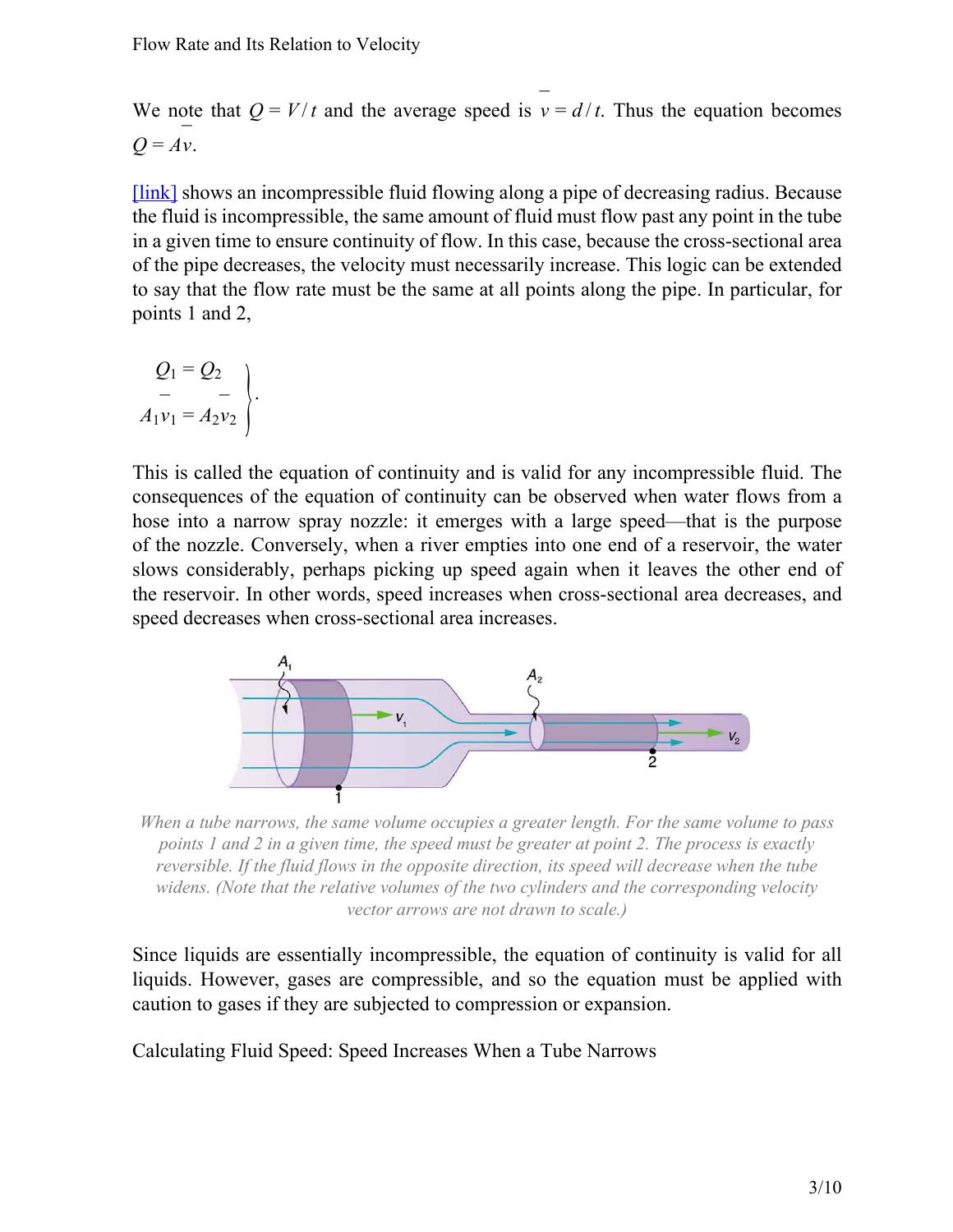Flow Rate and Its Relation to Velocity

A nozzle with a radius of 0.250 cm is attached to a garden hose with a radius of 0.900 cm. The flow rate through hose and nozzle is 0.500 L/s. Calculate the speed of the water (a) in the hose and (b) in the nozzle.

#### **Strategy**

We can use the relationship between flow rate and speed to find both velocities. We will use the subscript 1 for the hose and 2 for the nozzle.

#### **Solution for (a)**

First, we solve  $Q = Av$  for  $v_1$  and note that the cross-sectional area is  $A = \pi r^2$ , yielding

$$
\overline{v}_1 = \frac{Q}{A_1} = \frac{Q}{\pi r_1^2}.
$$

Substituting known values and making appropriate unit conversions yields

$$
v_1 = \frac{(0.500 \text{ L/s})(10^{-3} \text{ m}^3/\text{L})}{\pi (9.00 \times 10^{-3} \text{ m})^2} = 1.96 \text{ m/s}.
$$

#### **Solution for (b)**

We could repeat this calculation to find the speed in the nozzle  $v_2$ , but we will use the equation of continuity to give a somewhat different insight. Using the equation which states

$$
A_1v_1 = A_2v_2,
$$

solving for  $v_2$  and substituting  $\pi r^2$  for the cross-sectional area yields

$$
v_2 = \frac{A_1}{A_2}v_1 = \frac{\pi r_1^2}{\pi r_2^2}v_1 = \frac{r_1^2}{r_2^2}v_1.
$$

Substituting known values,

$$
v_2 = \frac{(0.900 \text{ cm})^2}{(0.250 \text{ cm})^2} 1.96 \text{ m/s} = 25.5 \text{ m/s}.
$$

#### **Discussion**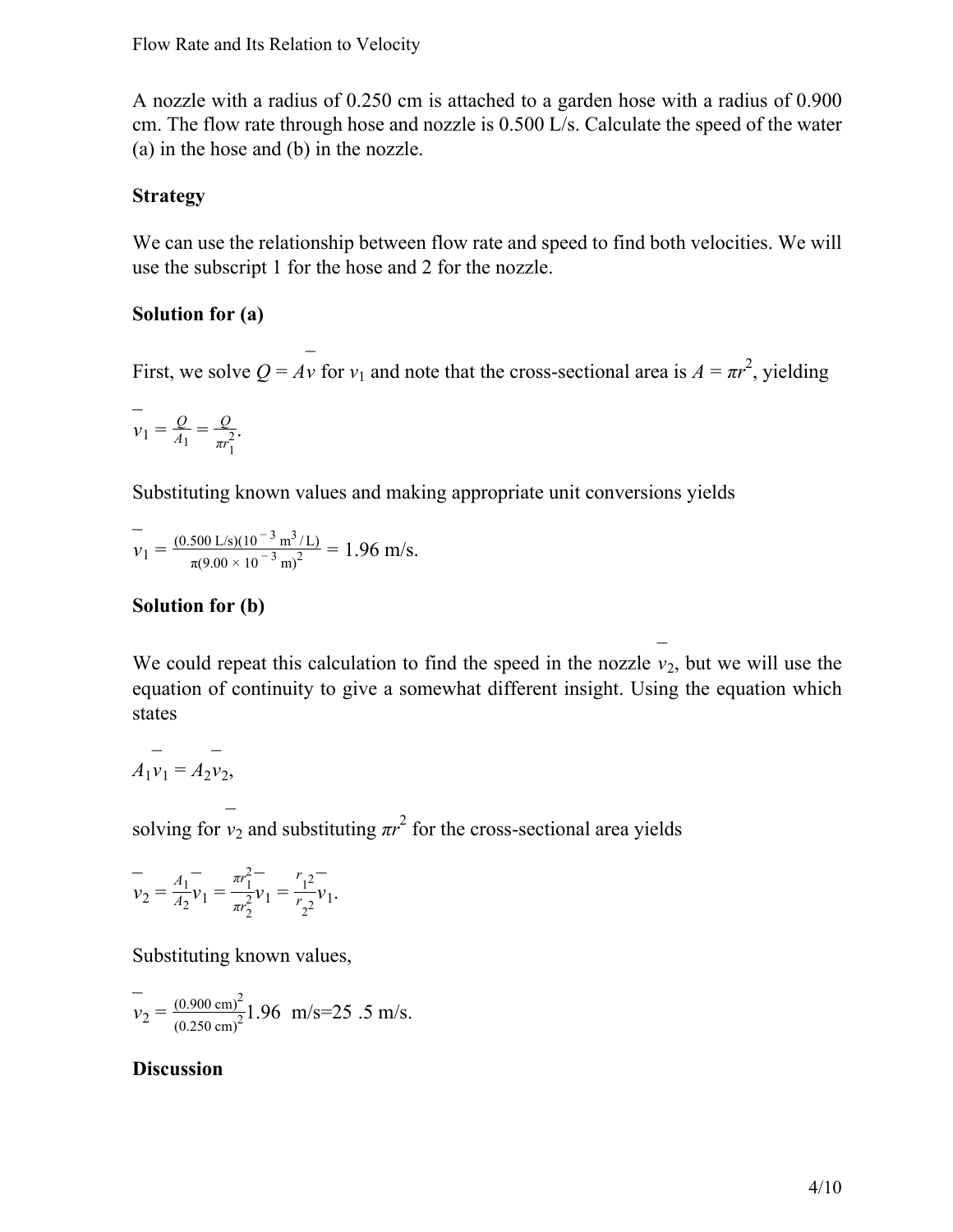A speed of 1.96 m/s is about right for water emerging from a nozzleless hose. The nozzle produces a considerably faster stream merely by constricting the flow to a narrower tube.

The solution to the last part of the example shows that speed is inversely proportional to the *square* of the radius of the tube, making for large effects when radius varies. We can blow out a candle at quite a distance, for example, by pursing our lips, whereas blowing on a candle with our mouth wide open is quite ineffective.

In many situations, including in the cardiovascular system, branching of the flow occurs. The blood is pumped from the heart into arteries that subdivide into smaller arteries (arterioles) which branch into very fine vessels called capillaries. In this situation, continuity of flow is maintained but it is the *sum* of the flow rates in each of the branches in any portion along the tube that is maintained. The equation of continuity in a more general form becomes

 $n_1 A_1 v_1 = n_2 A_2 v_2,$ 

where  $n_1$  and  $n_2$  are the number of branches in each of the sections along the tube.

Calculating Flow Speed and Vessel Diameter: Branching in the Cardiovascular System

The aorta is the principal blood vessel through which blood leaves the heart in order to circulate around the body. (a) Calculate the average speed of the blood in the aorta if the flow rate is 5.0 L/min. The aorta has a radius of 10 mm. (b) Blood also flows through smaller blood vessels known as capillaries. When the rate of blood flow in the aorta is 5.0 L/min, the speed of blood in the capillaries is about 0.33 mm/s. Given that the average diameter of a capillary is  $8.0 \mu m$ , calculate the number of capillaries in the blood circulatory system.

#### **Strategy**

We can use  $Q = Av$  to calculate the speed of flow in the aorta and then use the general form of the equation of continuity to calculate the number of capillaries as all of the other variables are known.

#### **Solution for (a)**

The flow rate is given by  $Q = Av$  or  $v = \frac{Q}{Q}$  $\frac{Q}{\pi r^2}$  for a cylindrical vessel.

Substituting the known values (converted to units of meters and seconds) gives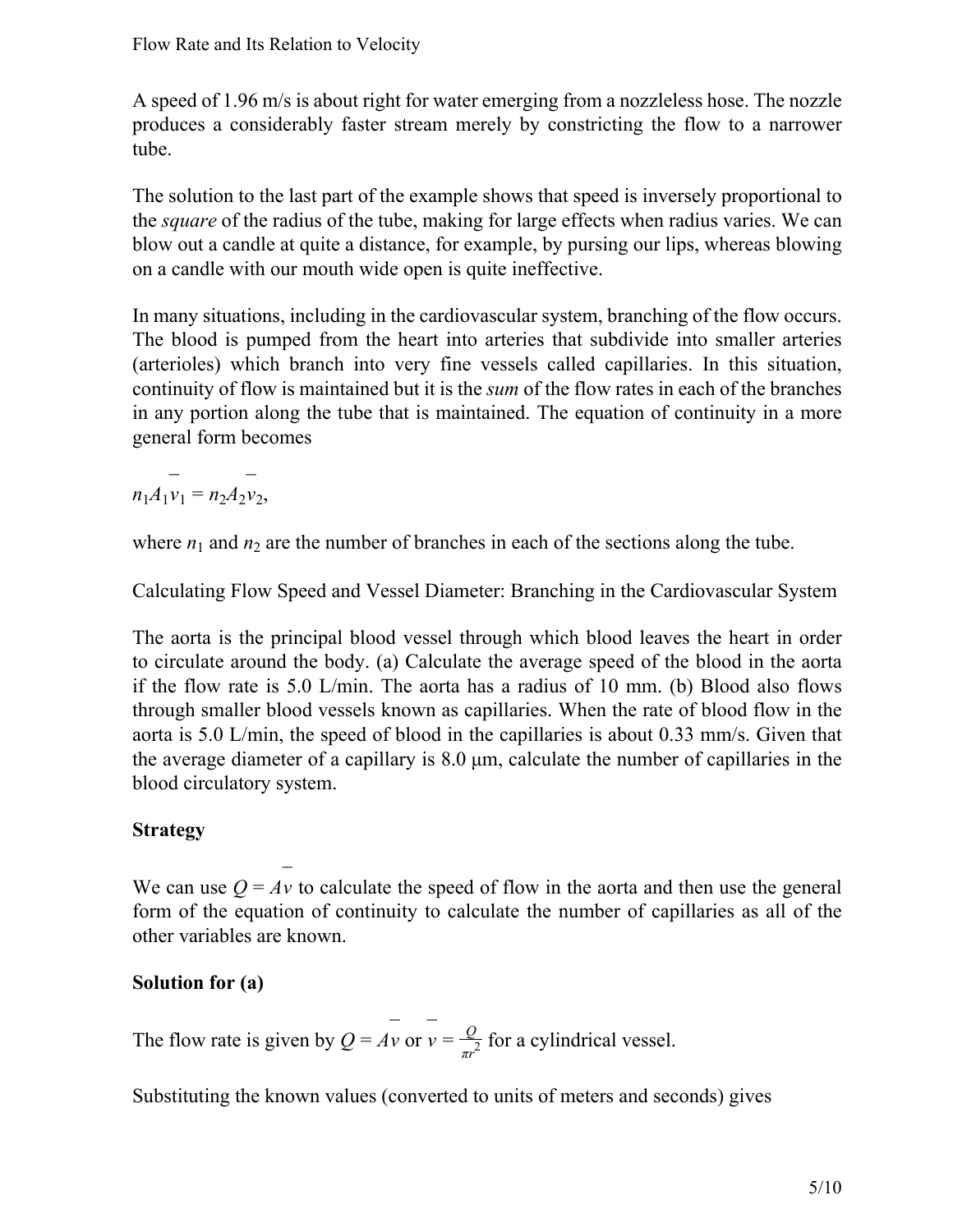Flow Rate and Its Relation to Velocity

$$
\frac{1}{\nu} = \frac{(5.0 \text{ L/min})(10^{-3} \text{ m}^3/\text{L})(1 \text{ min/60 s})}{\pi (0.010 \text{ m})^2} = 0.27 \text{ m/s}.
$$

#### **Solution for (b)**

Using  $n_1A_1v_1 = n_2A_2v_1$ , assigning the subscript 1 to the aorta and 2 to the capillaries, and solving for *n*<sub>2</sub> (the number of capillaries) gives  $n_2 = \frac{n_1 A_1 v_1}{r}$  $\bar{A_2 v_2}$ . Converting all quantities to units of meters and seconds and substituting into the equation above gives

$$
n_2 = \frac{(1)(\pi)(10 \times 10^{-3} \text{ m})^2 (0.27 \text{ m/s})}{(\pi)(4.0 \times 10^{-6} \text{ m})^2 (0.33 \times 10^{-3} \text{ m/s})} = 5.0 \times 10^9 \text{ capillaries.}
$$

#### **Discussion**

Note that the speed of flow in the capillaries is considerably reduced relative to the speed in the aorta due to the significant increase in the total cross-sectional area at the capillaries. This low speed is to allow sufficient time for effective exchange to occur although it is equally important for the flow not to become stationary in order to avoid the possibility of clotting. Does this large number of capillaries in the body seem reasonable? In active muscle, one finds about 200 capillaries per mm<sup>3</sup>, or about  $200 \times 10^6$  per 1 kg of muscle. For 20 kg of muscle, this amounts to about  $4 \times 10^9$ capillaries.

#### **Section Summary**

- Flow rate *Q* is defined to be the volume *V* flowing past a point in time *t*, or  $Q = \frac{V}{t}$  where *V* is volume and *t* is time.
- The SI unit of volume is  $m<sup>3</sup>$ .
- Another common unit is the liter (L), which is  $10^{-3}$  m<sup>3</sup>.
- Flow rate and velocity are related by  $Q = Av$  where *A* is the cross-sectional area of the flow and  $\overline{v}$  is its average velocity.
- For incompressible fluids, flow rate at various points is constant. That is,

$$
Q_1 = Q_2 - \frac{}{A_1v_1 = A_2v_2 - \cdots - A_1u_1v_1 = n_2A_2v_2}.
$$

.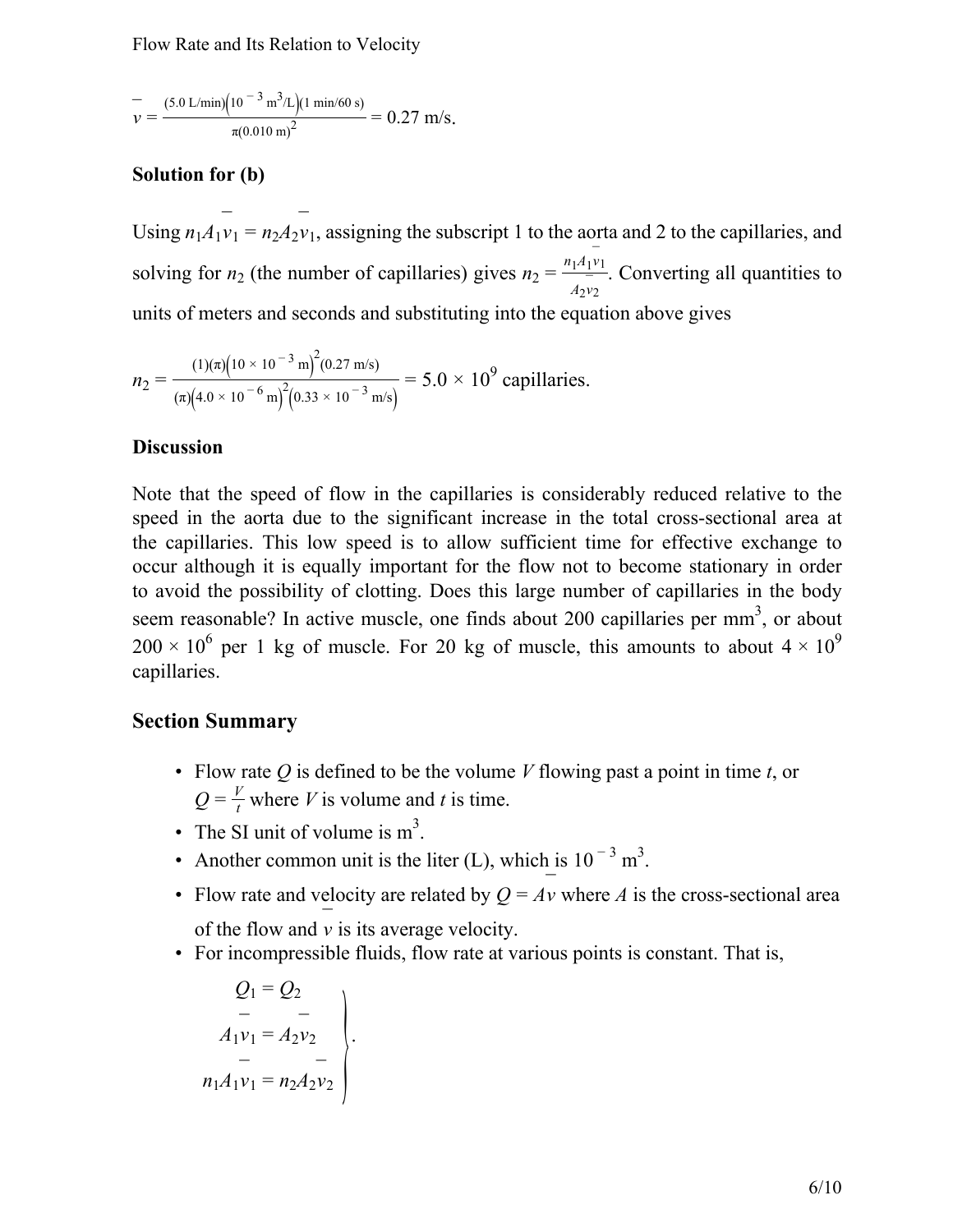Flow Rate and Its Relation to Velocity

# **Conceptual Questions**

What is the difference between flow rate and fluid velocity? How are they related?

Many figures in the text show streamlines. Explain why fluid velocity is greatest where streamlines are closest together. (Hint: Consider the relationship between fluid velocity and the cross-sectional area through which it flows.)

Identify some substances that are incompressible and some that are not.

# **Problems & Exercises**

What is the average flow rate in  $\text{cm}^3\text{/s}$  of gasoline to the engine of a car traveling at 100 km/h if it averages 10.0 km/L?

2.78  $\text{cm}^3/\text{s}$ 

The heart of a resting adult pumps blood at a rate of 5.00 L/min. (a) Convert this to cm<sup>3</sup>/s. (b) What is this rate in m<sup>3</sup>/s?

Blood is pumped from the heart at a rate of 5.0 L/min into the aorta (of radius 1.0 cm). Determine the speed of blood through the aorta.

27 cm/s

Blood is flowing through an artery of radius 2 mm at a rate of 40 cm/s. Determine the flow rate and the volume that passes through the artery in a period of 30 s.

The Huka Falls on the Waikato River is one of New Zealand's most visited natural tourist attractions (see  $\boxed{\text{link}}$ ). On average the river has a flow rate of about 300,000 L/ s. At the gorge, the river narrows to 20 m wide and averages 20 m deep. (a) What is the average speed of the river in the gorge? (b) What is the average speed of the water in the river downstream of the falls when it widens to 60 m and its depth increases to an average of 40 m?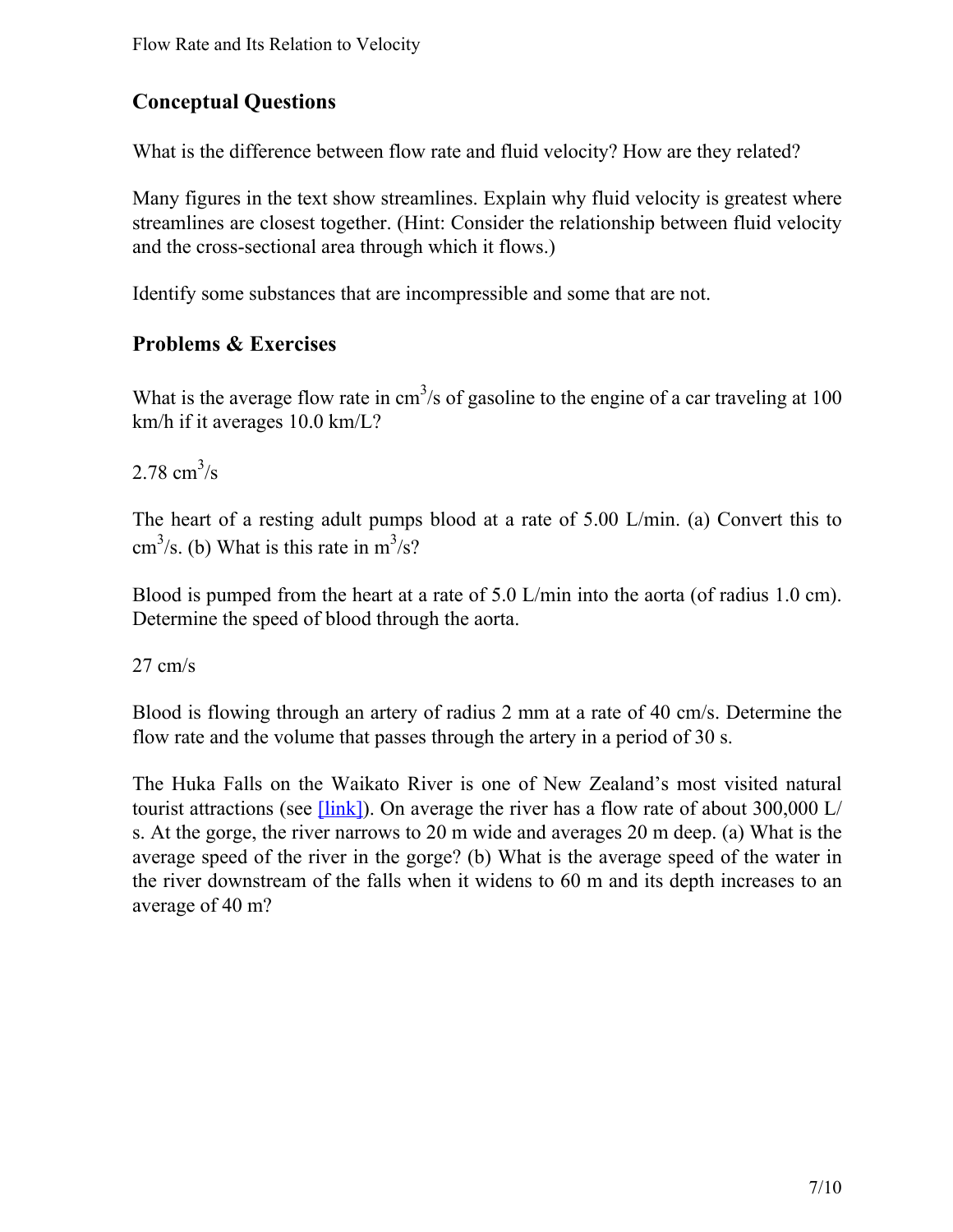<span id="page-7-0"></span>

*The Huka Falls in Taupo, New Zealand, demonstrate flow rate. (credit: RaviGogna, Flickr)*

 $(a) 0.75$  m/s

(b) 0.13 m/s

A major artery with a cross-sectional area of  $1.00 \text{ cm}^2$  branches into 18 smaller arteries, each with an average cross-sectional area of  $0.400 \text{ cm}^2$ . By what factor is the average velocity of the blood reduced when it passes into these branches?

(a) As blood passes through the capillary bed in an organ, the capillaries join to form venules (small veins). If the blood speed increases by a factor of 4.00 and the total crosssectional area of the venules is  $10.0 \text{ cm}^2$ , what is the total cross-sectional area of the capillaries feeding these venules? (b) How many capillaries are involved if their average diameter is 10.0 μm?

(a)  $40.0 \text{ cm}^2$ 

(b)  $5.09 \times 10^7$ 

The human circulation system has approximately  $1 \times 10^9$  capillary vessels. Each vessel has a diameter of about 8 μm. Assuming cardiac output is 5 L/min, determine the average velocity of blood flow through each capillary vessel.

(a) Estimate the time it would take to fill a private swimming pool with a capacity of 80,000 L using a garden hose delivering 60 L/min. (b) How long would it take to fill if you could divert a moderate size river, flowing at 5000 m<sup>3</sup>/s, into it?

(a) 22 h

(b) 0.016 s

The flow rate of blood through a 2.00  $\times$  10<sup>-6</sup>-m -radius capillary is 3.80  $\times$  10<sup>9</sup> cm<sup>3</sup>/s. (a) What is the speed of the blood flow? (This small speed allows time for diffusion of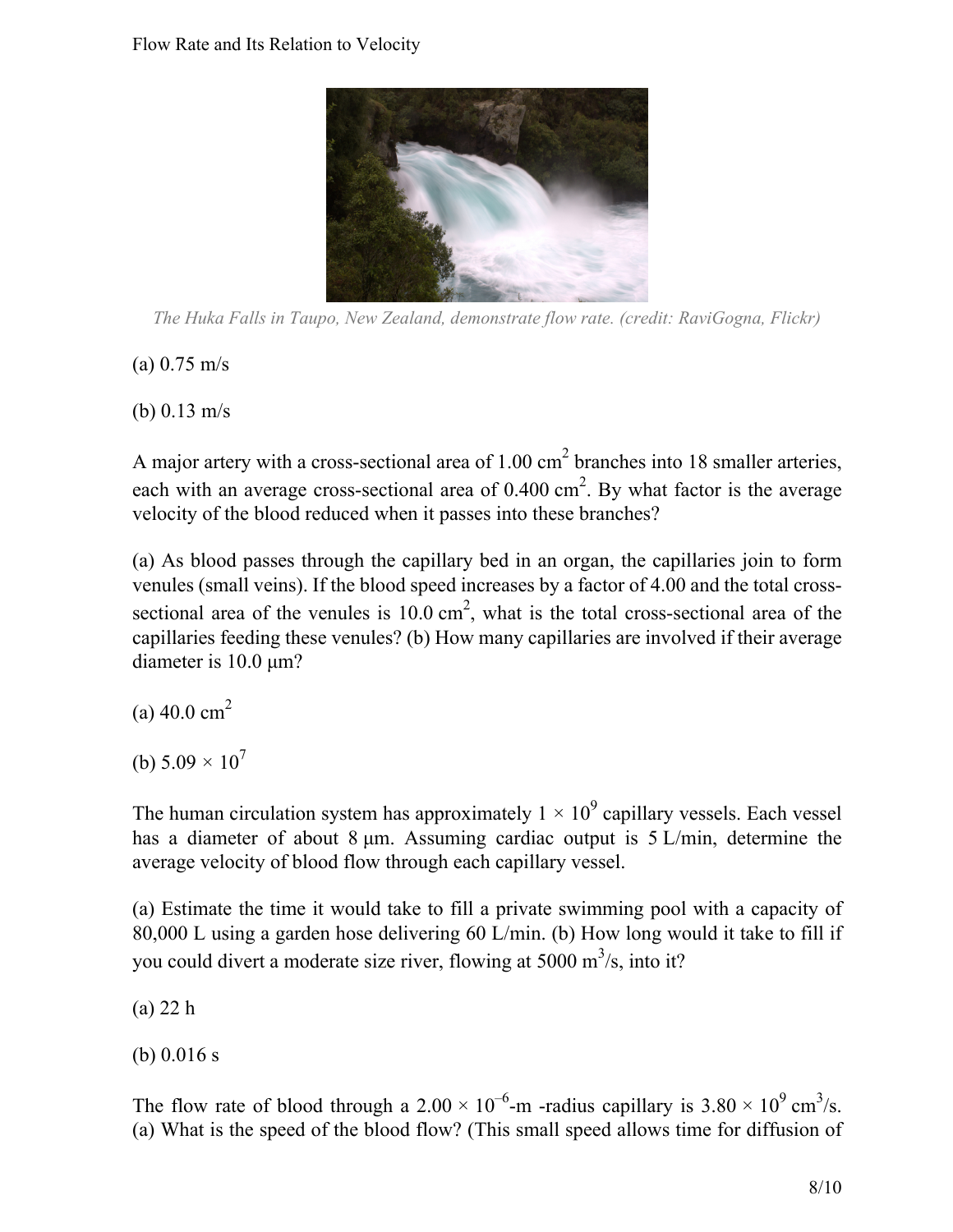materials to and from the blood.) (b) Assuming all the blood in the body passes through capillaries, how many of them must there be to carry a total flow of  $90.0 \text{ cm}^3/\text{s}$ ? (The large number obtained is an overestimate, but it is still reasonable.)

(a) What is the fluid speed in a fire hose with a 9.00-cm diameter carrying 80.0 L of water per second? (b) What is the flow rate in cubic meters per second? (c) Would your answers be different if salt water replaced the fresh water in the fire hose?

(a) 12.6 m/s

(b)  $0.0800 \text{ m}^3/\text{s}$ 

(c) No, independent of density.

The main uptake air duct of a forced air gas heater is 0.300 m in diameter. What is the average speed of air in the duct if it carries a volume equal to that of the house's interior every 15 min? The inside volume of the house is equivalent to a rectangular solid 13.0 m wide by 20.0 m long by 2.75 m high.

Water is moving at a velocity of 2.00 m/s through a hose with an internal diameter of 1.60 cm. (a) What is the flow rate in liters per second? (b) The fluid velocity in this hose's nozzle is 15.0 m/s. What is the nozzle's inside diameter?

(a)  $0.402$  L/s

(b) 0.584 cm

Prove that the speed of an incompressible fluid through a constriction, such as in a Venturi tube, increases by a factor equal to the square of the factor by which the diameter decreases. (The converse applies for flow out of a constriction into a largerdiameter region.)

Water emerges straight down from a faucet with a 1.80-cm diameter at a speed of 0.500 m/s. (Because of the construction of the faucet, there is no variation in speed across the stream.) (a) What is the flow rate in  $cm^3/s$ ? (b) What is the diameter of the stream 0.200 m below the faucet? Neglect any effects due to surface tension.

(a)  $127 \text{ cm}^3/\text{s}$ 

(b) 0.890 cm

## **Unreasonable Results**